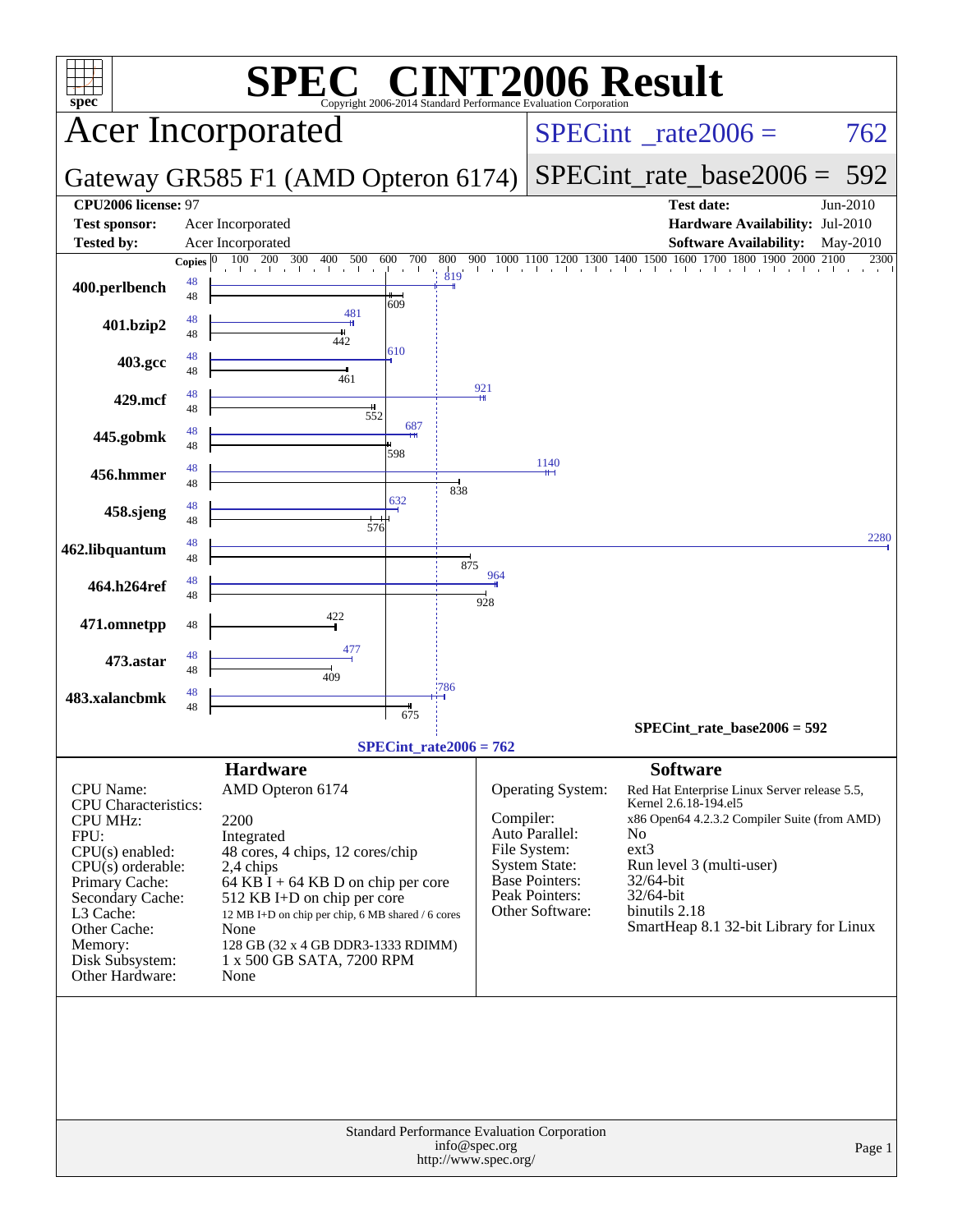

# **[SPEC CINT2006 Result](http://www.spec.org/auto/cpu2006/Docs/result-fields.html#SPECCINT2006Result)**

# Acer Incorporated

### SPECint rate $2006 = 762$

Gateway GR585 F1 (AMD Opteron 6174) [SPECint\\_rate\\_base2006 =](http://www.spec.org/auto/cpu2006/Docs/result-fields.html#SPECintratebase2006) 592

### **[CPU2006 license:](http://www.spec.org/auto/cpu2006/Docs/result-fields.html#CPU2006license)** 97 **[Test date:](http://www.spec.org/auto/cpu2006/Docs/result-fields.html#Testdate)** Jun-2010

**[Test sponsor:](http://www.spec.org/auto/cpu2006/Docs/result-fields.html#Testsponsor)** Acer Incorporated **[Hardware Availability:](http://www.spec.org/auto/cpu2006/Docs/result-fields.html#HardwareAvailability)** Jul-2010 **[Tested by:](http://www.spec.org/auto/cpu2006/Docs/result-fields.html#Testedby)** Acer Incorporated **[Software Availability:](http://www.spec.org/auto/cpu2006/Docs/result-fields.html#SoftwareAvailability)** May-2010

### **[Results Table](http://www.spec.org/auto/cpu2006/Docs/result-fields.html#ResultsTable)**

|                  | <b>Base</b>   |                |              |                |       |                                                                                                          |       | <b>Peak</b>   |                |              |                |              |                |              |
|------------------|---------------|----------------|--------------|----------------|-------|----------------------------------------------------------------------------------------------------------|-------|---------------|----------------|--------------|----------------|--------------|----------------|--------------|
| <b>Benchmark</b> | <b>Copies</b> | <b>Seconds</b> | <b>Ratio</b> | <b>Seconds</b> | Ratio | <b>Seconds</b>                                                                                           | Ratio | <b>Copies</b> | <b>Seconds</b> | <b>Ratio</b> | <b>Seconds</b> | <b>Ratio</b> | <b>Seconds</b> | <b>Ratio</b> |
| 400.perlbench    | 48            | 723            | 649          | 777            | 603   | 770                                                                                                      | 609   | 48            | 620            | 757          | 570            | 823          | 573            | 819          |
| 401.bzip2        | 48            | 1027           | 451          | 1049           | 441   | 1047                                                                                                     | 442   | 48            | 985            | 470          | 962            | 481          | 963            | <b>481</b>   |
| $403.\text{gcc}$ | 48            | 846            | 457          | 836            | 462   | 838                                                                                                      | 461   | 48            | 638            | 606          | 632            | 611          | 633            | 610          |
| $429$ .mcf       | 48            | 805            | 544          | 792            | 552   | 789                                                                                                      | 555   | 48            | 475            | 921          | 473            | 926          | 481            | 910          |
| $445$ .gobm $k$  | 48            | 842            | 598          | 831            | 606   | 844                                                                                                      | 597   | 48            | 733            | 687          | 725            | 695          | 748            | 673          |
| 456.hmmer        | 48            | 534            | 838          | 535            | 838   | 533                                                                                                      | 840   | 48            | 393            | 1140         | 386            | 1160         | 396            | 1130         |
| $458$ .sjeng     | 48            | 1072           | 542          | 967            | 601   | 1008                                                                                                     | 576   | 48            | 918            | 632          | 918            | 633          | 918            | 632          |
| 462.libquantum   | 48            | 1137           | 875          | 1137           | 875   | 1137                                                                                                     | 875   | 48            | 436            | 2280         | 435            | 2290         | 436            | 2280         |
| 464.h264ref      | 48            | 1144           | 929          | 1145           | 928   | 1146                                                                                                     | 927   | 48            | 1109           | 958          | 1102           | 964          | 1099           | 966          |
| 471.omnetpp      | 48            | 714            | 420          | 712            | 422   | 709                                                                                                      | 423   | 48            | 714            | 420          | 712            | <u>422</u>   | 709            | 423          |
| $473$ . astar    | 48            | 824            | 409          | 824            | 409   | 827                                                                                                      | 407   | 48            | 706            | 477          | 705            | 478          | 706            | 477          |
| 483.xalancbmk    | 48            | 491            | 675          | 491            | 675   | 495                                                                                                      | 668I  | 48            | 444            | 746          | 421            | 786          | 419            | 790          |
|                  |               |                |              |                |       | Results appear in the order in which they were run. Bold underlined text indicates a median measurement. |       |               |                |              |                |              |                |              |

### **[Submit Notes](http://www.spec.org/auto/cpu2006/Docs/result-fields.html#SubmitNotes)**

The config file option 'submit' was used. 'numactl' was used to bind copies to the cores. See the configuration file for details.

### **[Operating System Notes](http://www.spec.org/auto/cpu2006/Docs/result-fields.html#OperatingSystemNotes)**

'ulimit -s unlimited' was used to set environment stack size 'ulimit -l 2097152' was used to set environment locked pages in memory limit

Set vm/nr\_hugepages=21600 in /etc/sysctl.conf mount -t hugetlbfs nodev /mnt/hugepages

### **[General Notes](http://www.spec.org/auto/cpu2006/Docs/result-fields.html#GeneralNotes)**

Environment variables set by runspec before the start of the run: HUGETLB\_LIMIT = "450" LD\_LIBRARY\_PATH = "/spec/amd1002mc-rate-libs-revB/64:/spec/amd1002mc-rate-libs-revB/32"

The x86 Open64 Compiler Suite is only available from (and supported by) AMD at <http://developer.amd.com/cpu/open64>

This result was measured on the Gateway GR585 F1. The Acer AR585 F1 and Gateway GR585 F1 are electronically equivalent.

> Standard Performance Evaluation Corporation [info@spec.org](mailto:info@spec.org) <http://www.spec.org/>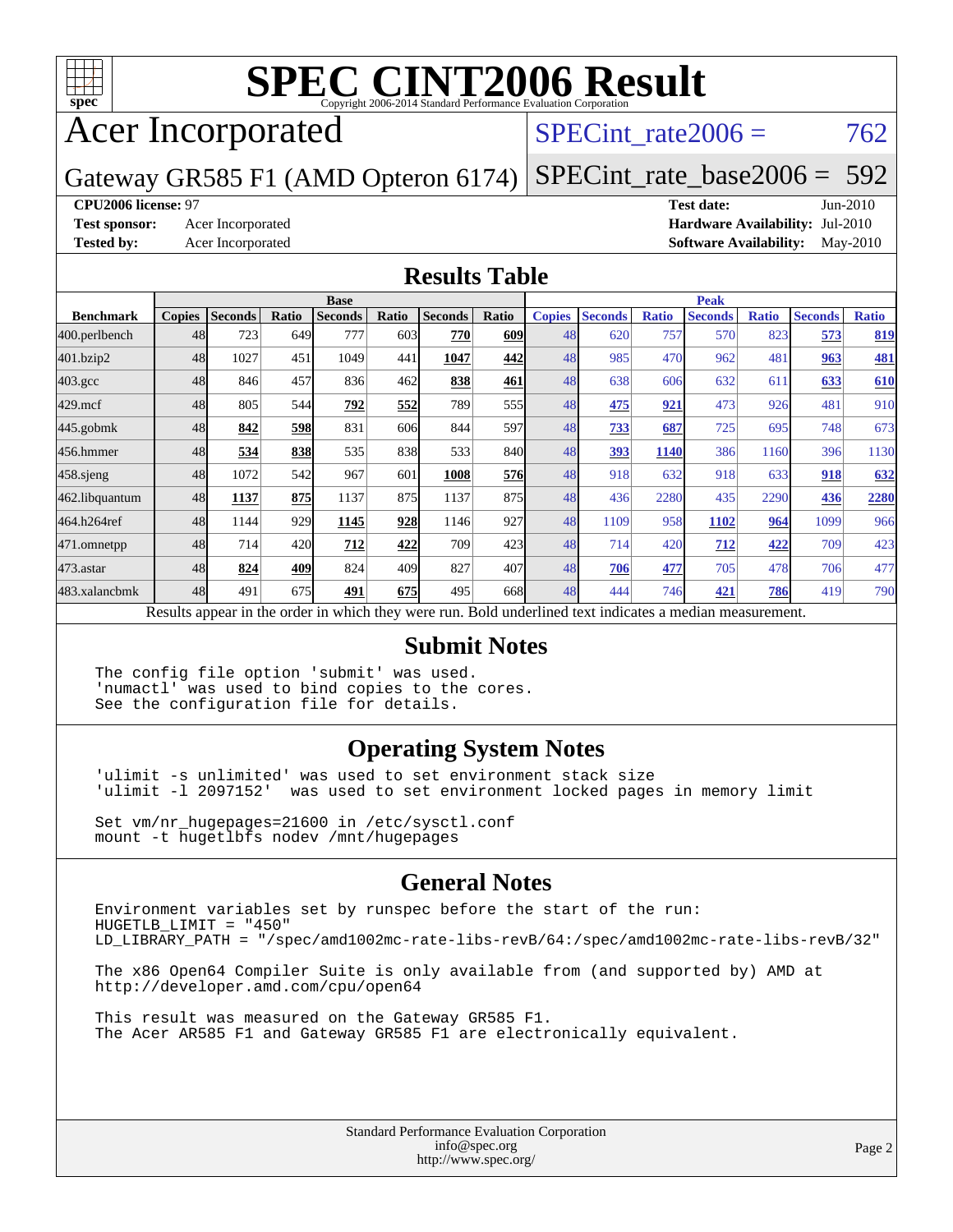

# **[SPEC CINT2006 Result](http://www.spec.org/auto/cpu2006/Docs/result-fields.html#SPECCINT2006Result)**

## Acer Incorporated

SPECint rate $2006 = 762$ 

Gateway GR585 F1 (AMD Opteron 6174) [SPECint\\_rate\\_base2006 =](http://www.spec.org/auto/cpu2006/Docs/result-fields.html#SPECintratebase2006) 592

**[Test sponsor:](http://www.spec.org/auto/cpu2006/Docs/result-fields.html#Testsponsor)** Acer Incorporated **[Hardware Availability:](http://www.spec.org/auto/cpu2006/Docs/result-fields.html#HardwareAvailability)** Jul-2010

**[CPU2006 license:](http://www.spec.org/auto/cpu2006/Docs/result-fields.html#CPU2006license)** 97 **[Test date:](http://www.spec.org/auto/cpu2006/Docs/result-fields.html#Testdate)** Jun-2010 **[Tested by:](http://www.spec.org/auto/cpu2006/Docs/result-fields.html#Testedby)** Acer Incorporated **[Software Availability:](http://www.spec.org/auto/cpu2006/Docs/result-fields.html#SoftwareAvailability)** May-2010

### **[Base Compiler Invocation](http://www.spec.org/auto/cpu2006/Docs/result-fields.html#BaseCompilerInvocation)**

[C benchmarks](http://www.spec.org/auto/cpu2006/Docs/result-fields.html#Cbenchmarks): [opencc](http://www.spec.org/cpu2006/results/res2010q3/cpu2006-20100706-12361.flags.html#user_CCbase_Fopencc)

[C++ benchmarks:](http://www.spec.org/auto/cpu2006/Docs/result-fields.html#CXXbenchmarks) [openCC](http://www.spec.org/cpu2006/results/res2010q3/cpu2006-20100706-12361.flags.html#user_CXXbase_FopenCC)

### **[Base Portability Flags](http://www.spec.org/auto/cpu2006/Docs/result-fields.html#BasePortabilityFlags)**

 400.perlbench: [-DSPEC\\_CPU\\_LP64](http://www.spec.org/cpu2006/results/res2010q3/cpu2006-20100706-12361.flags.html#b400.perlbench_basePORTABILITY_DSPEC_CPU_LP64) [-DSPEC\\_CPU\\_LINUX\\_X64](http://www.spec.org/cpu2006/results/res2010q3/cpu2006-20100706-12361.flags.html#b400.perlbench_baseCPORTABILITY_DSPEC_CPU_LINUX_X64) 401.bzip2: [-DSPEC\\_CPU\\_LP64](http://www.spec.org/cpu2006/results/res2010q3/cpu2006-20100706-12361.flags.html#suite_basePORTABILITY401_bzip2_DSPEC_CPU_LP64) 403.gcc: [-DSPEC\\_CPU\\_LP64](http://www.spec.org/cpu2006/results/res2010q3/cpu2006-20100706-12361.flags.html#suite_basePORTABILITY403_gcc_DSPEC_CPU_LP64) 429.mcf: [-DSPEC\\_CPU\\_LP64](http://www.spec.org/cpu2006/results/res2010q3/cpu2006-20100706-12361.flags.html#suite_basePORTABILITY429_mcf_DSPEC_CPU_LP64) 445.gobmk: [-DSPEC\\_CPU\\_LP64](http://www.spec.org/cpu2006/results/res2010q3/cpu2006-20100706-12361.flags.html#suite_basePORTABILITY445_gobmk_DSPEC_CPU_LP64) 456.hmmer: [-DSPEC\\_CPU\\_LP64](http://www.spec.org/cpu2006/results/res2010q3/cpu2006-20100706-12361.flags.html#suite_basePORTABILITY456_hmmer_DSPEC_CPU_LP64) 458.sjeng: [-DSPEC\\_CPU\\_LP64](http://www.spec.org/cpu2006/results/res2010q3/cpu2006-20100706-12361.flags.html#suite_basePORTABILITY458_sjeng_DSPEC_CPU_LP64) 462.libquantum: [-DSPEC\\_CPU\\_LP64](http://www.spec.org/cpu2006/results/res2010q3/cpu2006-20100706-12361.flags.html#suite_basePORTABILITY462_libquantum_DSPEC_CPU_LP64) [-DSPEC\\_CPU\\_LINUX](http://www.spec.org/cpu2006/results/res2010q3/cpu2006-20100706-12361.flags.html#b462.libquantum_baseCPORTABILITY_DSPEC_CPU_LINUX) 464.h264ref: [-DSPEC\\_CPU\\_LP64](http://www.spec.org/cpu2006/results/res2010q3/cpu2006-20100706-12361.flags.html#suite_basePORTABILITY464_h264ref_DSPEC_CPU_LP64) 483.xalancbmk: [-DSPEC\\_CPU\\_LINUX](http://www.spec.org/cpu2006/results/res2010q3/cpu2006-20100706-12361.flags.html#b483.xalancbmk_baseCXXPORTABILITY_DSPEC_CPU_LINUX)

### **[Base Optimization Flags](http://www.spec.org/auto/cpu2006/Docs/result-fields.html#BaseOptimizationFlags)**

[C benchmarks](http://www.spec.org/auto/cpu2006/Docs/result-fields.html#Cbenchmarks):

[-march=barcelona](http://www.spec.org/cpu2006/results/res2010q3/cpu2006-20100706-12361.flags.html#user_CCbase_F-march_8ea39521cada96f307a04d0b8b9c6ffb) [-mso](http://www.spec.org/cpu2006/results/res2010q3/cpu2006-20100706-12361.flags.html#user_CCbase_F-mso) [-Ofast](http://www.spec.org/cpu2006/results/res2010q3/cpu2006-20100706-12361.flags.html#user_CCbase_F-Ofast) [-CG:local\\_sched\\_alg=1](http://www.spec.org/cpu2006/results/res2010q3/cpu2006-20100706-12361.flags.html#user_CCbase_F-CG:local_sched_alg_2175ca61f1a2717f1ec57b14995b9e7a) [-HP:bdt=2m:heap=2m](http://www.spec.org/cpu2006/results/res2010q3/cpu2006-20100706-12361.flags.html#user_CCbase_F-HUGEPAGE_855e97383b49831f390a2af16fe7202f)

[C++ benchmarks:](http://www.spec.org/auto/cpu2006/Docs/result-fields.html#CXXbenchmarks)

[-march=barcelona](http://www.spec.org/cpu2006/results/res2010q3/cpu2006-20100706-12361.flags.html#user_CXXbase_F-march_8ea39521cada96f307a04d0b8b9c6ffb) [-mso](http://www.spec.org/cpu2006/results/res2010q3/cpu2006-20100706-12361.flags.html#user_CXXbase_F-mso) [-Ofast](http://www.spec.org/cpu2006/results/res2010q3/cpu2006-20100706-12361.flags.html#user_CXXbase_F-Ofast) [-m32](http://www.spec.org/cpu2006/results/res2010q3/cpu2006-20100706-12361.flags.html#user_CXXbase_F-m32) [-INLINE:aggressive=on](http://www.spec.org/cpu2006/results/res2010q3/cpu2006-20100706-12361.flags.html#user_CXXbase_F-INLINE:aggressive_e14807c0a1e56a6a83cb25ab07c7ae8a) [-CG:cmp\\_peep=on](http://www.spec.org/cpu2006/results/res2010q3/cpu2006-20100706-12361.flags.html#user_CXXbase_F-CG:cmp_peep_ab90c979e95bee1f1f617a32622424ed) [-L/root/work/libraries/SmartHeap-8.1/lib -lsmartheap](http://www.spec.org/cpu2006/results/res2010q3/cpu2006-20100706-12361.flags.html#user_CXXbase_F-L_lib_directory_lsmartheap_9ab549d8336b8b0ffe7b94e3ae706265)

### **[Peak Compiler Invocation](http://www.spec.org/auto/cpu2006/Docs/result-fields.html#PeakCompilerInvocation)**

[C benchmarks](http://www.spec.org/auto/cpu2006/Docs/result-fields.html#Cbenchmarks): [opencc](http://www.spec.org/cpu2006/results/res2010q3/cpu2006-20100706-12361.flags.html#user_CCpeak_Fopencc)

[C++ benchmarks:](http://www.spec.org/auto/cpu2006/Docs/result-fields.html#CXXbenchmarks) [openCC](http://www.spec.org/cpu2006/results/res2010q3/cpu2006-20100706-12361.flags.html#user_CXXpeak_FopenCC)

## **[Peak Portability Flags](http://www.spec.org/auto/cpu2006/Docs/result-fields.html#PeakPortabilityFlags)**

 400.perlbench: [-DSPEC\\_CPU\\_LP64](http://www.spec.org/cpu2006/results/res2010q3/cpu2006-20100706-12361.flags.html#b400.perlbench_peakPORTABILITY_DSPEC_CPU_LP64) [-DSPEC\\_CPU\\_LINUX\\_X64](http://www.spec.org/cpu2006/results/res2010q3/cpu2006-20100706-12361.flags.html#b400.perlbench_peakCPORTABILITY_DSPEC_CPU_LINUX_X64) 401.bzip2: [-DSPEC\\_CPU\\_LP64](http://www.spec.org/cpu2006/results/res2010q3/cpu2006-20100706-12361.flags.html#suite_peakPORTABILITY401_bzip2_DSPEC_CPU_LP64) 445.gobmk: [-DSPEC\\_CPU\\_LP64](http://www.spec.org/cpu2006/results/res2010q3/cpu2006-20100706-12361.flags.html#suite_peakPORTABILITY445_gobmk_DSPEC_CPU_LP64)

Continued on next page

Standard Performance Evaluation Corporation [info@spec.org](mailto:info@spec.org) <http://www.spec.org/>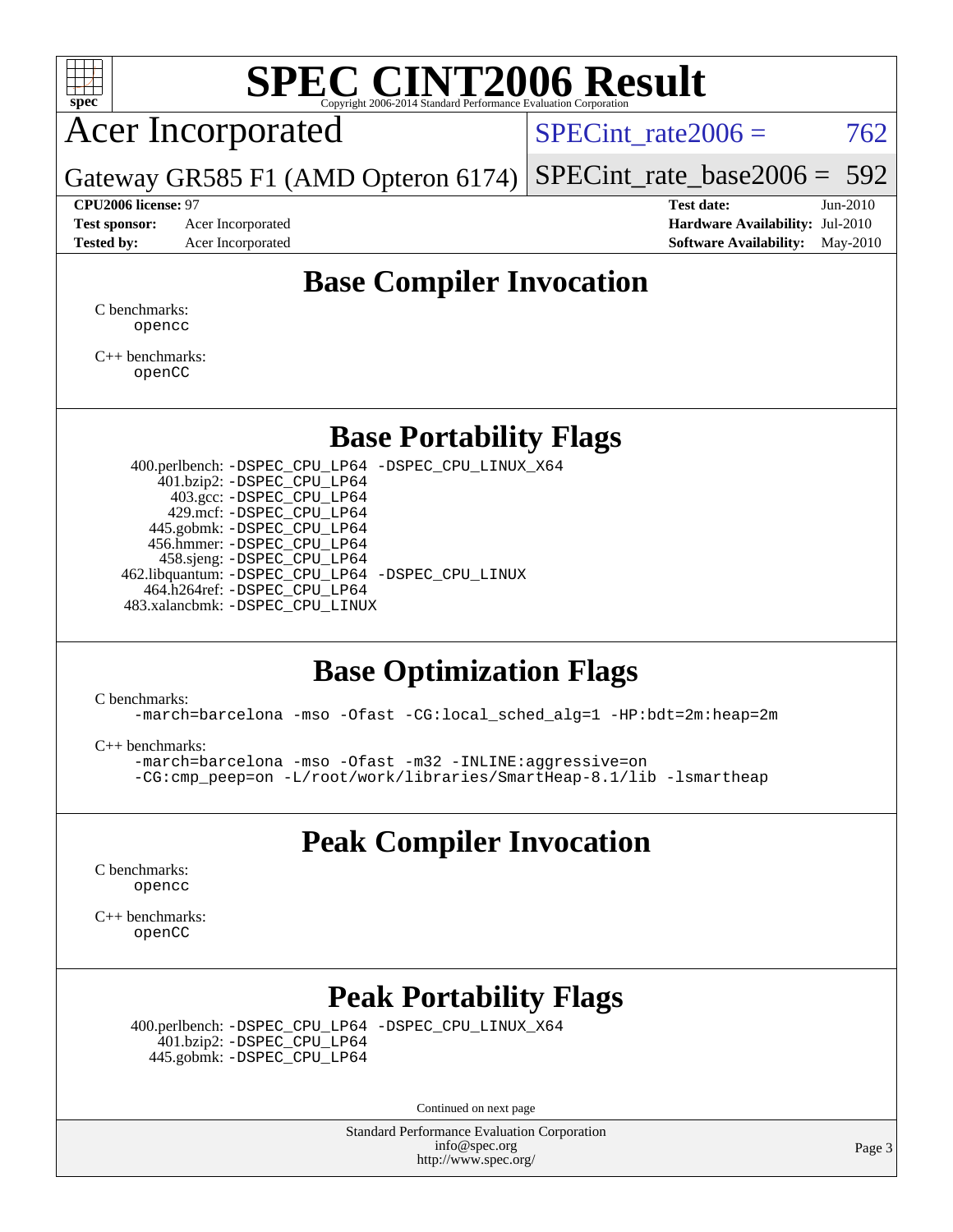

# **[SPEC CINT2006 Result](http://www.spec.org/auto/cpu2006/Docs/result-fields.html#SPECCINT2006Result)**

Acer Incorporated

SPECint\_rate $2006 = 762$ 

Gateway GR585 F1 (AMD Opteron 6174) [SPECint\\_rate\\_base2006 =](http://www.spec.org/auto/cpu2006/Docs/result-fields.html#SPECintratebase2006) 592

**[CPU2006 license:](http://www.spec.org/auto/cpu2006/Docs/result-fields.html#CPU2006license)** 97 **[Test date:](http://www.spec.org/auto/cpu2006/Docs/result-fields.html#Testdate)** Jun-2010 **[Test sponsor:](http://www.spec.org/auto/cpu2006/Docs/result-fields.html#Testsponsor)** Acer Incorporated **Acer Incorporated <b>[Hardware Availability:](http://www.spec.org/auto/cpu2006/Docs/result-fields.html#HardwareAvailability)** Jul-2010 **[Tested by:](http://www.spec.org/auto/cpu2006/Docs/result-fields.html#Testedby)** Acer Incorporated **[Software Availability:](http://www.spec.org/auto/cpu2006/Docs/result-fields.html#SoftwareAvailability)** May-2010

# **[Peak Portability Flags \(Continued\)](http://www.spec.org/auto/cpu2006/Docs/result-fields.html#PeakPortabilityFlags)**

 456.hmmer: [-DSPEC\\_CPU\\_LP64](http://www.spec.org/cpu2006/results/res2010q3/cpu2006-20100706-12361.flags.html#suite_peakPORTABILITY456_hmmer_DSPEC_CPU_LP64) 458.sjeng: [-DSPEC\\_CPU\\_LP64](http://www.spec.org/cpu2006/results/res2010q3/cpu2006-20100706-12361.flags.html#suite_peakPORTABILITY458_sjeng_DSPEC_CPU_LP64) 462.libquantum: [-DSPEC\\_CPU\\_LP64](http://www.spec.org/cpu2006/results/res2010q3/cpu2006-20100706-12361.flags.html#suite_peakPORTABILITY462_libquantum_DSPEC_CPU_LP64) [-DSPEC\\_CPU\\_LINUX](http://www.spec.org/cpu2006/results/res2010q3/cpu2006-20100706-12361.flags.html#b462.libquantum_peakCPORTABILITY_DSPEC_CPU_LINUX) 464.h264ref: [-DSPEC\\_CPU\\_LP64](http://www.spec.org/cpu2006/results/res2010q3/cpu2006-20100706-12361.flags.html#suite_peakPORTABILITY464_h264ref_DSPEC_CPU_LP64) 483.xalancbmk: [-DSPEC\\_CPU\\_LINUX](http://www.spec.org/cpu2006/results/res2010q3/cpu2006-20100706-12361.flags.html#b483.xalancbmk_peakCXXPORTABILITY_DSPEC_CPU_LINUX)

## **[Peak Optimization Flags](http://www.spec.org/auto/cpu2006/Docs/result-fields.html#PeakOptimizationFlags)**

[C benchmarks](http://www.spec.org/auto/cpu2006/Docs/result-fields.html#Cbenchmarks):

Standard Performance Evaluation Corporation [info@spec.org](mailto:info@spec.org) <http://www.spec.org/> Page 4 400.perlbench: [-march=barcelona](http://www.spec.org/cpu2006/results/res2010q3/cpu2006-20100706-12361.flags.html#user_peakCCLD400_perlbench_F-march_8ea39521cada96f307a04d0b8b9c6ffb) [-mso](http://www.spec.org/cpu2006/results/res2010q3/cpu2006-20100706-12361.flags.html#user_peakCCLD400_perlbench_F-mso) [-fb\\_create fbdata](http://www.spec.org/cpu2006/results/res2010q3/cpu2006-20100706-12361.flags.html#user_peakPASS1_CFLAGSPASS1_LDFLAGS400_perlbench_F-fb_create_filename)(pass 1) [-fb\\_opt fbdata](http://www.spec.org/cpu2006/results/res2010q3/cpu2006-20100706-12361.flags.html#user_peakPASS2_CFLAGSPASS2_LDFLAGS400_perlbench_F-fb_opt_filename)(pass 2) [-Ofast](http://www.spec.org/cpu2006/results/res2010q3/cpu2006-20100706-12361.flags.html#user_peakCOPTIMIZE400_perlbench_F-Ofast) [-IPA:plimit=20000](http://www.spec.org/cpu2006/results/res2010q3/cpu2006-20100706-12361.flags.html#user_peakCOPTIMIZE400_perlbench_F-IPA:plimit_89e6fd9421ace0d5dab294a0a1b8be33) [-LNO:opt=0](http://www.spec.org/cpu2006/results/res2010q3/cpu2006-20100706-12361.flags.html#user_peakCOPTIMIZE400_perlbench_F-LNO:opt_b91e8b13d06f45039299c6496cc69a5f) [-OPT:unroll\\_times\\_max=8](http://www.spec.org/cpu2006/results/res2010q3/cpu2006-20100706-12361.flags.html#user_peakCOPTIMIZE400_perlbench_F-OPT:unroll_times_max_1ad8852298ca2c36a68b2d007aae0e22) [-OPT:unroll\\_size=256](http://www.spec.org/cpu2006/results/res2010q3/cpu2006-20100706-12361.flags.html#user_peakCOPTIMIZE400_perlbench_F-OPT:unroll_size_dfa492f42f50f580c3837c8b22d14f27) [-OPT:unroll\\_level=2](http://www.spec.org/cpu2006/results/res2010q3/cpu2006-20100706-12361.flags.html#user_peakCOPTIMIZE400_perlbench_F-OPT:unroll_level_2cd767e66711a193dd7aad8ffe1e4d20) [-OPT:keep\\_ext=on](http://www.spec.org/cpu2006/results/res2010q3/cpu2006-20100706-12361.flags.html#user_peakCOPTIMIZE400_perlbench_F-OPT:keep_ext_4dbb9969188886aadf10437ce9577910) [-WOPT:if\\_conv=0](http://www.spec.org/cpu2006/results/res2010q3/cpu2006-20100706-12361.flags.html#user_peakCOPTIMIZE400_perlbench_F-WOPT:if_conv_3763321a358ff896b32d6152fd83e145) [-CG:local\\_sched\\_alg=1](http://www.spec.org/cpu2006/results/res2010q3/cpu2006-20100706-12361.flags.html#user_peakCOPTIMIZE400_perlbench_F-CG:local_sched_alg_2175ca61f1a2717f1ec57b14995b9e7a) [-CG:unroll\\_fb\\_req=on](http://www.spec.org/cpu2006/results/res2010q3/cpu2006-20100706-12361.flags.html#user_peakCOPTIMIZE400_perlbench_F-CG:unroll_fb_req_6669f978801820a53c68eded7a4f0485) [-HP:bdt=2m:heap=2m](http://www.spec.org/cpu2006/results/res2010q3/cpu2006-20100706-12361.flags.html#user_peakCOPTIMIZE400_perlbench_F-HUGEPAGE_855e97383b49831f390a2af16fe7202f) 401.bzip2: [-march=barcelona](http://www.spec.org/cpu2006/results/res2010q3/cpu2006-20100706-12361.flags.html#user_peakCCLD401_bzip2_F-march_8ea39521cada96f307a04d0b8b9c6ffb) [-mso](http://www.spec.org/cpu2006/results/res2010q3/cpu2006-20100706-12361.flags.html#user_peakCCLD401_bzip2_F-mso) [-fb\\_create fbdata](http://www.spec.org/cpu2006/results/res2010q3/cpu2006-20100706-12361.flags.html#user_peakPASS1_CFLAGSPASS1_LDFLAGS401_bzip2_F-fb_create_filename)(pass 1) [-fb\\_opt fbdata](http://www.spec.org/cpu2006/results/res2010q3/cpu2006-20100706-12361.flags.html#user_peakPASS2_CFLAGSPASS2_LDFLAGS401_bzip2_F-fb_opt_filename)(pass 2) [-O3](http://www.spec.org/cpu2006/results/res2010q3/cpu2006-20100706-12361.flags.html#user_peakCOPTIMIZE401_bzip2_F-O3) [-OPT:alias=disjoint](http://www.spec.org/cpu2006/results/res2010q3/cpu2006-20100706-12361.flags.html#user_peakCOPTIMIZE401_bzip2_F-OPT:alias_af85d624bc8c113f27b06a81a9df063d) [-OPT:goto=off](http://www.spec.org/cpu2006/results/res2010q3/cpu2006-20100706-12361.flags.html#user_peakCOPTIMIZE401_bzip2_F-OPT:goto_b8760493db7ddb90acc865b6d90bb5de) [-CG:local\\_sched\\_alg=1](http://www.spec.org/cpu2006/results/res2010q3/cpu2006-20100706-12361.flags.html#user_peakCOPTIMIZE401_bzip2_F-CG:local_sched_alg_2175ca61f1a2717f1ec57b14995b9e7a) [-HP:bdt=2m:heap=2m](http://www.spec.org/cpu2006/results/res2010q3/cpu2006-20100706-12361.flags.html#user_peakCOPTIMIZE401_bzip2_F-HUGEPAGE_855e97383b49831f390a2af16fe7202f) 403.gcc: [-march=barcelona](http://www.spec.org/cpu2006/results/res2010q3/cpu2006-20100706-12361.flags.html#user_peakCCLD403_gcc_F-march_8ea39521cada96f307a04d0b8b9c6ffb) [-mso](http://www.spec.org/cpu2006/results/res2010q3/cpu2006-20100706-12361.flags.html#user_peakCCLD403_gcc_F-mso) [-fb\\_create fbdata](http://www.spec.org/cpu2006/results/res2010q3/cpu2006-20100706-12361.flags.html#user_peakPASS1_CFLAGSPASS1_LDFLAGS403_gcc_F-fb_create_filename)(pass 1) [-fb\\_opt fbdata](http://www.spec.org/cpu2006/results/res2010q3/cpu2006-20100706-12361.flags.html#user_peakPASS2_CFLAGSPASS2_LDFLAGS403_gcc_F-fb_opt_filename)(pass 2) [-Ofast](http://www.spec.org/cpu2006/results/res2010q3/cpu2006-20100706-12361.flags.html#user_peakCOPTIMIZE403_gcc_F-Ofast) [-LNO:trip\\_count=256](http://www.spec.org/cpu2006/results/res2010q3/cpu2006-20100706-12361.flags.html#user_peakCOPTIMIZE403_gcc_F-LNO:trip_count_fda57506a3ecf9651535a9a8fb03b434) [-LNO:prefetch\\_ahead=10](http://www.spec.org/cpu2006/results/res2010q3/cpu2006-20100706-12361.flags.html#user_peakCOPTIMIZE403_gcc_F-LNO:prefetch_ahead_dd92ad2fa0fda9c22e1b1c18e5a8e304) [-CG:cmp\\_peep=on](http://www.spec.org/cpu2006/results/res2010q3/cpu2006-20100706-12361.flags.html#user_peakCOPTIMIZE403_gcc_F-CG:cmp_peep_ab90c979e95bee1f1f617a32622424ed) [-m32](http://www.spec.org/cpu2006/results/res2010q3/cpu2006-20100706-12361.flags.html#user_peakCOPTIMIZE403_gcc_F-m32) [-HP:bdt=2m:heap=2m](http://www.spec.org/cpu2006/results/res2010q3/cpu2006-20100706-12361.flags.html#user_peakCOPTIMIZE403_gcc_F-HUGEPAGE_855e97383b49831f390a2af16fe7202f) [-GRA:unspill=on](http://www.spec.org/cpu2006/results/res2010q3/cpu2006-20100706-12361.flags.html#user_peakCOPTIMIZE403_gcc_F-GRA:unspill_1a6c98043856890311246be72b057593) [-IPA:small\\_pu=200](http://www.spec.org/cpu2006/results/res2010q3/cpu2006-20100706-12361.flags.html#user_peakCOPTIMIZE403_gcc_F-IPA:small_pu_9e003d10925fc6bd9336e5337d9e3a22) 429.mcf: [-march=barcelona](http://www.spec.org/cpu2006/results/res2010q3/cpu2006-20100706-12361.flags.html#user_peakCCLD429_mcf_F-march_8ea39521cada96f307a04d0b8b9c6ffb) [-mso](http://www.spec.org/cpu2006/results/res2010q3/cpu2006-20100706-12361.flags.html#user_peakCCLD429_mcf_F-mso) [-O3](http://www.spec.org/cpu2006/results/res2010q3/cpu2006-20100706-12361.flags.html#user_peakCOPTIMIZE429_mcf_F-O3) [-ipa](http://www.spec.org/cpu2006/results/res2010q3/cpu2006-20100706-12361.flags.html#user_peakCOPTIMIZE429_mcf_F-ipa) [-INLINE:aggressive=on](http://www.spec.org/cpu2006/results/res2010q3/cpu2006-20100706-12361.flags.html#user_peakCOPTIMIZE429_mcf_F-INLINE:aggressive_e14807c0a1e56a6a83cb25ab07c7ae8a) [-CG:gcm=off](http://www.spec.org/cpu2006/results/res2010q3/cpu2006-20100706-12361.flags.html#user_peakCOPTIMIZE429_mcf_F-CG:gcm_3afc0477d086a9a9afc1ccea25488f06) [-GRA:prioritize\\_by\\_density=on](http://www.spec.org/cpu2006/results/res2010q3/cpu2006-20100706-12361.flags.html#user_peakCOPTIMIZE429_mcf_F-GRA:prioritize_by_density_342c4fb73fe18829f920373223f095a5) [-m32](http://www.spec.org/cpu2006/results/res2010q3/cpu2006-20100706-12361.flags.html#user_peakCOPTIMIZE429_mcf_F-m32) [-HP:bdt=2m:heap=2m](http://www.spec.org/cpu2006/results/res2010q3/cpu2006-20100706-12361.flags.html#user_peakCOPTIMIZE429_mcf_F-HUGEPAGE_855e97383b49831f390a2af16fe7202f) 445.gobmk: [-march=barcelona](http://www.spec.org/cpu2006/results/res2010q3/cpu2006-20100706-12361.flags.html#user_peakCCLD445_gobmk_F-march_8ea39521cada96f307a04d0b8b9c6ffb) [-mso](http://www.spec.org/cpu2006/results/res2010q3/cpu2006-20100706-12361.flags.html#user_peakCCLD445_gobmk_F-mso) [-fb\\_create fbdata](http://www.spec.org/cpu2006/results/res2010q3/cpu2006-20100706-12361.flags.html#user_peakPASS1_CFLAGSPASS1_LDFLAGS445_gobmk_F-fb_create_filename)(pass 1) [-fb\\_opt fbdata](http://www.spec.org/cpu2006/results/res2010q3/cpu2006-20100706-12361.flags.html#user_peakPASS2_CFLAGSPASS2_LDFLAGS445_gobmk_F-fb_opt_filename)(pass 2) [-O3](http://www.spec.org/cpu2006/results/res2010q3/cpu2006-20100706-12361.flags.html#user_peakCOPTIMIZE445_gobmk_F-O3) [-OPT:alias=restrict](http://www.spec.org/cpu2006/results/res2010q3/cpu2006-20100706-12361.flags.html#user_peakCOPTIMIZE445_gobmk_F-OPT:alias_f74f95116c143118d3b7a69b27e837c8) [-OPT:unroll\\_times\\_max=8](http://www.spec.org/cpu2006/results/res2010q3/cpu2006-20100706-12361.flags.html#user_peakCOPTIMIZE445_gobmk_F-OPT:unroll_times_max_1ad8852298ca2c36a68b2d007aae0e22) [-OPT:unroll\\_size=256](http://www.spec.org/cpu2006/results/res2010q3/cpu2006-20100706-12361.flags.html#user_peakCOPTIMIZE445_gobmk_F-OPT:unroll_size_dfa492f42f50f580c3837c8b22d14f27) [-OPT:unroll\\_level=2](http://www.spec.org/cpu2006/results/res2010q3/cpu2006-20100706-12361.flags.html#user_peakCOPTIMIZE445_gobmk_F-OPT:unroll_level_2cd767e66711a193dd7aad8ffe1e4d20) [-OPT:keep\\_ext=on](http://www.spec.org/cpu2006/results/res2010q3/cpu2006-20100706-12361.flags.html#user_peakCOPTIMIZE445_gobmk_F-OPT:keep_ext_4dbb9969188886aadf10437ce9577910) [-ipa](http://www.spec.org/cpu2006/results/res2010q3/cpu2006-20100706-12361.flags.html#user_peakCOPTIMIZE445_gobmk_F-ipa) [-IPA:plimit=750](http://www.spec.org/cpu2006/results/res2010q3/cpu2006-20100706-12361.flags.html#user_peakCOPTIMIZE445_gobmk_F-IPA:plimit_d12b7edf4800746ab824f3a01a8ce117) [-IPA:min\\_hotness=300](http://www.spec.org/cpu2006/results/res2010q3/cpu2006-20100706-12361.flags.html#user_peakCOPTIMIZE445_gobmk_F-IPA:min_hotness_a22c9a7839d9fc5b8df1b53fa3adec91) [-IPA:pu\\_reorder=1](http://www.spec.org/cpu2006/results/res2010q3/cpu2006-20100706-12361.flags.html#user_peakCOPTIMIZE445_gobmk_F-IPA:pu_reorder_05e26b42f44c94362cdc386b470e6fd6) [-LNO:prefetch=1](http://www.spec.org/cpu2006/results/res2010q3/cpu2006-20100706-12361.flags.html#user_peakCOPTIMIZE445_gobmk_F-LNO:prefetch_0e04e5068d643a77d1eab8e86f5e8697) [-LNO:ignore\\_feedback=off](http://www.spec.org/cpu2006/results/res2010q3/cpu2006-20100706-12361.flags.html#user_peakCOPTIMIZE445_gobmk_F-LNO:ignore_feedback_1d6d06f39185b277a955c10dfd0a9a73) [-CG:p2align=on](http://www.spec.org/cpu2006/results/res2010q3/cpu2006-20100706-12361.flags.html#user_peakCOPTIMIZE445_gobmk_F-CG:p2align_eb931ffc34bd15f54521908a4451bda2) [-CG:unroll\\_fb\\_req=on](http://www.spec.org/cpu2006/results/res2010q3/cpu2006-20100706-12361.flags.html#user_peakCOPTIMIZE445_gobmk_F-CG:unroll_fb_req_6669f978801820a53c68eded7a4f0485) [-HP:bdt=2m:heap=2m](http://www.spec.org/cpu2006/results/res2010q3/cpu2006-20100706-12361.flags.html#user_peakCOPTIMIZE445_gobmk_F-HUGEPAGE_855e97383b49831f390a2af16fe7202f) 456.hmmer: [-march=barcelona](http://www.spec.org/cpu2006/results/res2010q3/cpu2006-20100706-12361.flags.html#user_peakCCLD456_hmmer_F-march_8ea39521cada96f307a04d0b8b9c6ffb) [-mso](http://www.spec.org/cpu2006/results/res2010q3/cpu2006-20100706-12361.flags.html#user_peakCCLD456_hmmer_F-mso) [-fb\\_create fbdata](http://www.spec.org/cpu2006/results/res2010q3/cpu2006-20100706-12361.flags.html#user_peakPASS1_CFLAGSPASS1_LDFLAGS456_hmmer_F-fb_create_filename)(pass 1) [-fb\\_opt fbdata](http://www.spec.org/cpu2006/results/res2010q3/cpu2006-20100706-12361.flags.html#user_peakPASS2_CFLAGSPASS2_LDFLAGS456_hmmer_F-fb_opt_filename)(pass 2) [-Ofast](http://www.spec.org/cpu2006/results/res2010q3/cpu2006-20100706-12361.flags.html#user_peakCOPTIMIZE456_hmmer_F-Ofast) [-LNO:prefetch=0](http://www.spec.org/cpu2006/results/res2010q3/cpu2006-20100706-12361.flags.html#user_peakCOPTIMIZE456_hmmer_F-LNO:prefetch_697fbd9f9feab3edac5397fc7beec995) [-OPT:alias=disjoint](http://www.spec.org/cpu2006/results/res2010q3/cpu2006-20100706-12361.flags.html#user_peakCOPTIMIZE456_hmmer_F-OPT:alias_af85d624bc8c113f27b06a81a9df063d) [-OPT:unroll\\_times\\_max=8](http://www.spec.org/cpu2006/results/res2010q3/cpu2006-20100706-12361.flags.html#user_peakCOPTIMIZE456_hmmer_F-OPT:unroll_times_max_1ad8852298ca2c36a68b2d007aae0e22) [-OPT:unroll\\_size=256](http://www.spec.org/cpu2006/results/res2010q3/cpu2006-20100706-12361.flags.html#user_peakCOPTIMIZE456_hmmer_F-OPT:unroll_size_dfa492f42f50f580c3837c8b22d14f27) [-OPT:unroll\\_level=2](http://www.spec.org/cpu2006/results/res2010q3/cpu2006-20100706-12361.flags.html#user_peakCOPTIMIZE456_hmmer_F-OPT:unroll_level_2cd767e66711a193dd7aad8ffe1e4d20) [-OPT:keep\\_ext=on](http://www.spec.org/cpu2006/results/res2010q3/cpu2006-20100706-12361.flags.html#user_peakCOPTIMIZE456_hmmer_F-OPT:keep_ext_4dbb9969188886aadf10437ce9577910) [-CG:local\\_sched\\_alg=1](http://www.spec.org/cpu2006/results/res2010q3/cpu2006-20100706-12361.flags.html#user_peakCOPTIMIZE456_hmmer_F-CG:local_sched_alg_2175ca61f1a2717f1ec57b14995b9e7a) [-CG:cflow=0](http://www.spec.org/cpu2006/results/res2010q3/cpu2006-20100706-12361.flags.html#user_peakCOPTIMIZE456_hmmer_F-CG:cflow_75ba632a6a95410c488fc5f313a16b42) [-CG:push\\_pop\\_int\\_saved\\_regs=off](http://www.spec.org/cpu2006/results/res2010q3/cpu2006-20100706-12361.flags.html#user_peakCOPTIMIZE456_hmmer_F-CG:push_pop_int_saved_regs_ae095e4f8df972ca26c2c920052f27bf) [-CG:cmp\\_peep=on](http://www.spec.org/cpu2006/results/res2010q3/cpu2006-20100706-12361.flags.html#user_peakCOPTIMIZE456_hmmer_F-CG:cmp_peep_ab90c979e95bee1f1f617a32622424ed) [-HP:bdt=2m:heap=2m](http://www.spec.org/cpu2006/results/res2010q3/cpu2006-20100706-12361.flags.html#user_peakCOPTIMIZE456_hmmer_F-HUGEPAGE_855e97383b49831f390a2af16fe7202f) 458.sjeng: [-march=barcelona](http://www.spec.org/cpu2006/results/res2010q3/cpu2006-20100706-12361.flags.html#user_peakCCLD458_sjeng_F-march_8ea39521cada96f307a04d0b8b9c6ffb) [-mso](http://www.spec.org/cpu2006/results/res2010q3/cpu2006-20100706-12361.flags.html#user_peakCCLD458_sjeng_F-mso) [-fb\\_create fbdata](http://www.spec.org/cpu2006/results/res2010q3/cpu2006-20100706-12361.flags.html#user_peakPASS1_CFLAGSPASS1_LDFLAGS458_sjeng_F-fb_create_filename)(pass 1) [-fb\\_opt fbdata](http://www.spec.org/cpu2006/results/res2010q3/cpu2006-20100706-12361.flags.html#user_peakPASS2_CFLAGSPASS2_LDFLAGS458_sjeng_F-fb_opt_filename)(pass 2) [-O3](http://www.spec.org/cpu2006/results/res2010q3/cpu2006-20100706-12361.flags.html#user_peakCOPTIMIZE458_sjeng_F-O3) [-ipa](http://www.spec.org/cpu2006/results/res2010q3/cpu2006-20100706-12361.flags.html#user_peakCOPTIMIZE458_sjeng_F-ipa) [-LNO:ignore\\_feedback=off](http://www.spec.org/cpu2006/results/res2010q3/cpu2006-20100706-12361.flags.html#user_peakCOPTIMIZE458_sjeng_F-LNO:ignore_feedback_1d6d06f39185b277a955c10dfd0a9a73) -LNO:full unroll=10 [-LNO:fusion=0](http://www.spec.org/cpu2006/results/res2010q3/cpu2006-20100706-12361.flags.html#user_peakCOPTIMIZE458_sjeng_F-LNO:fusion_780806b4edf541d16351f44d74cd5b96) [-LNO:fission=2](http://www.spec.org/cpu2006/results/res2010q3/cpu2006-20100706-12361.flags.html#user_peakCOPTIMIZE458_sjeng_F-LNO:fission_5cab2649267e6bc8b61d14b4fdbc5ab6) Continued on next page